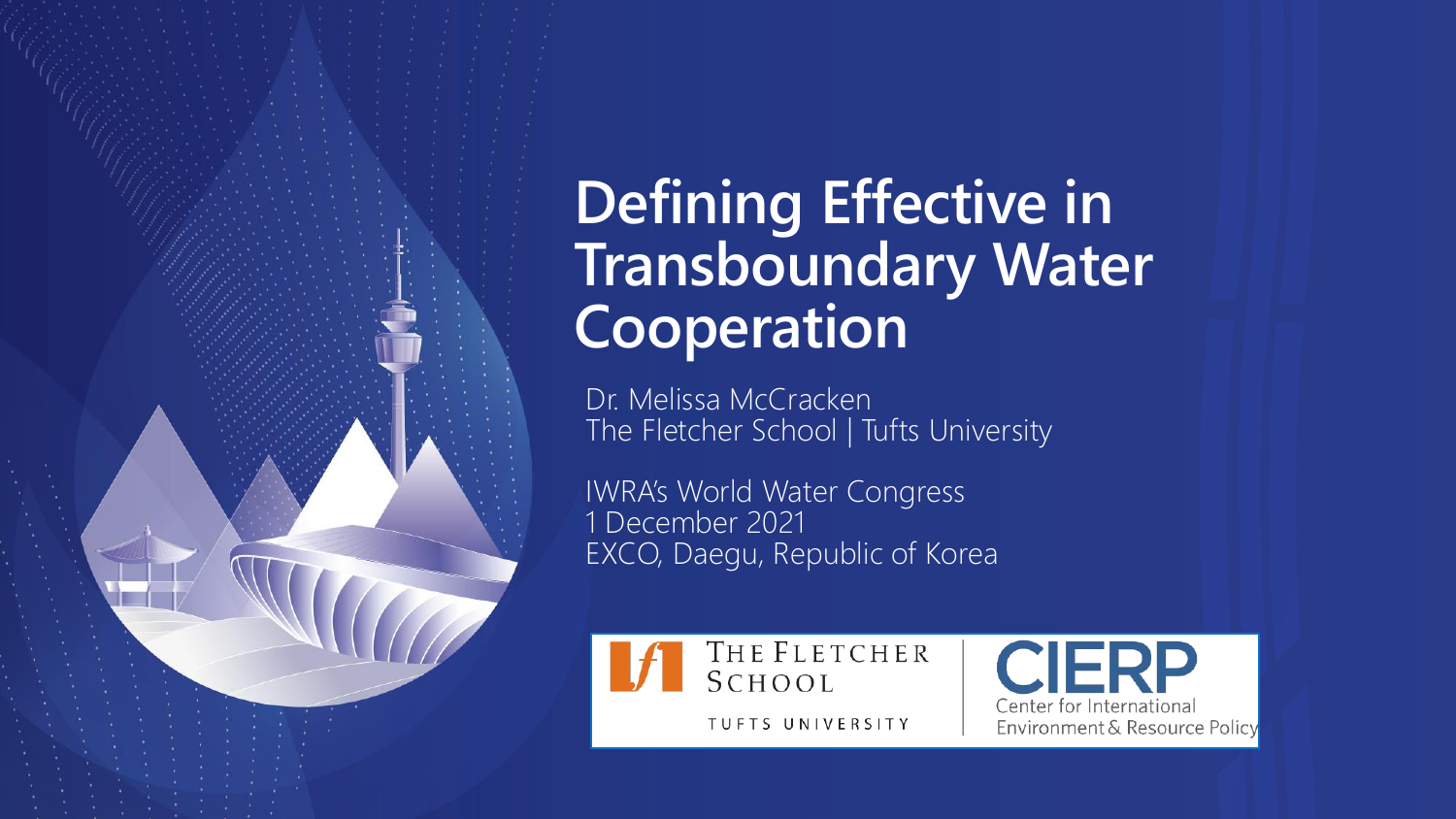

[\(McCracken and Wolf, 2019\)](https://transboundarywaters.science.oregonstate.edu/sites/transboundarywaters.science.oregonstate.edu/files/Database/Data/register/McCracken_Wolf_2019.pdf)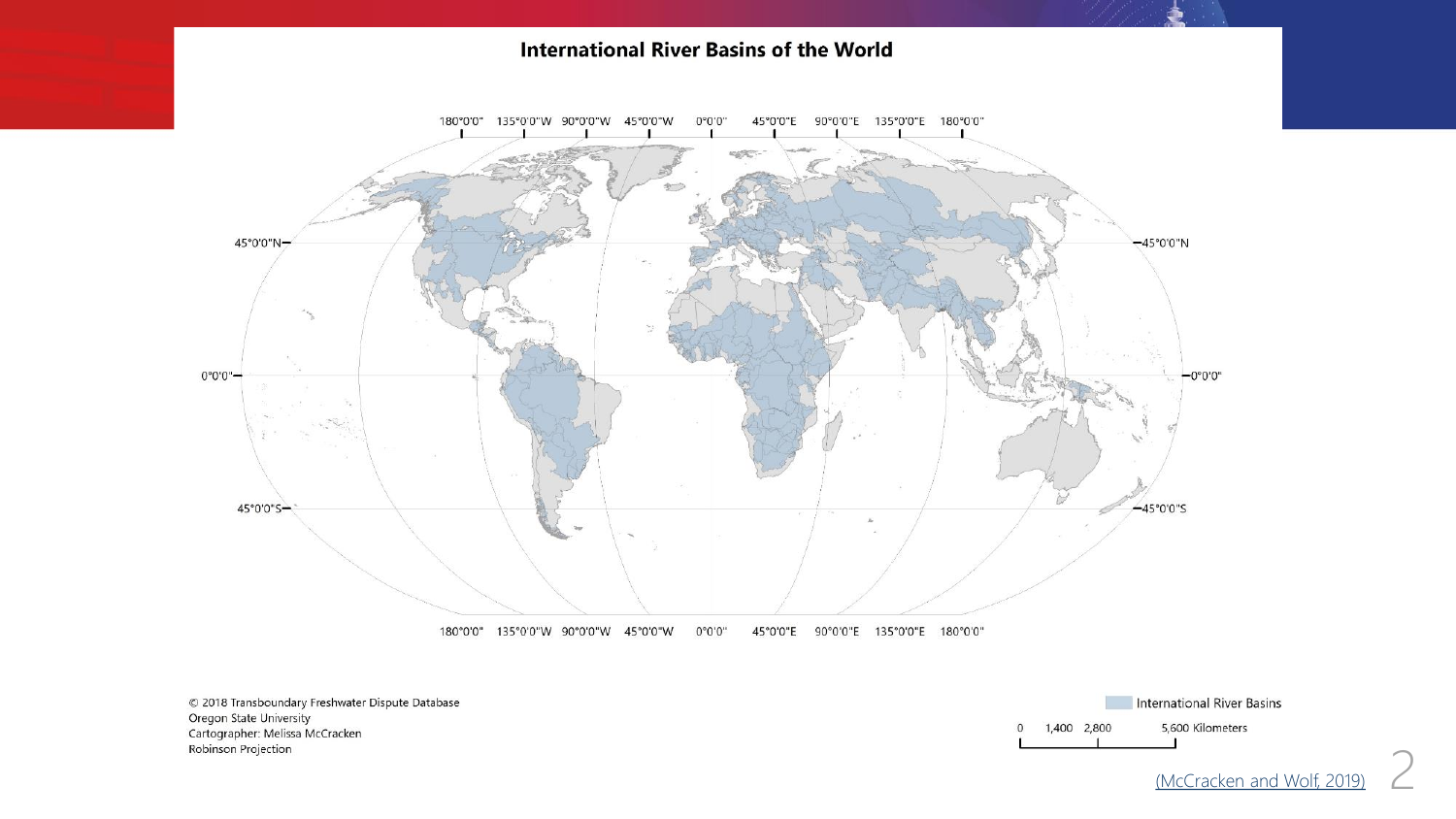

### **Transboundary Aquifers of the World**

Special Edition for the 7th World Water Forum 2015



(IGRAC [& UNESCO-IHP, 2015\)](https://www.un-igrac.org/resource/transboundary-aquifers-world-map-2015) 3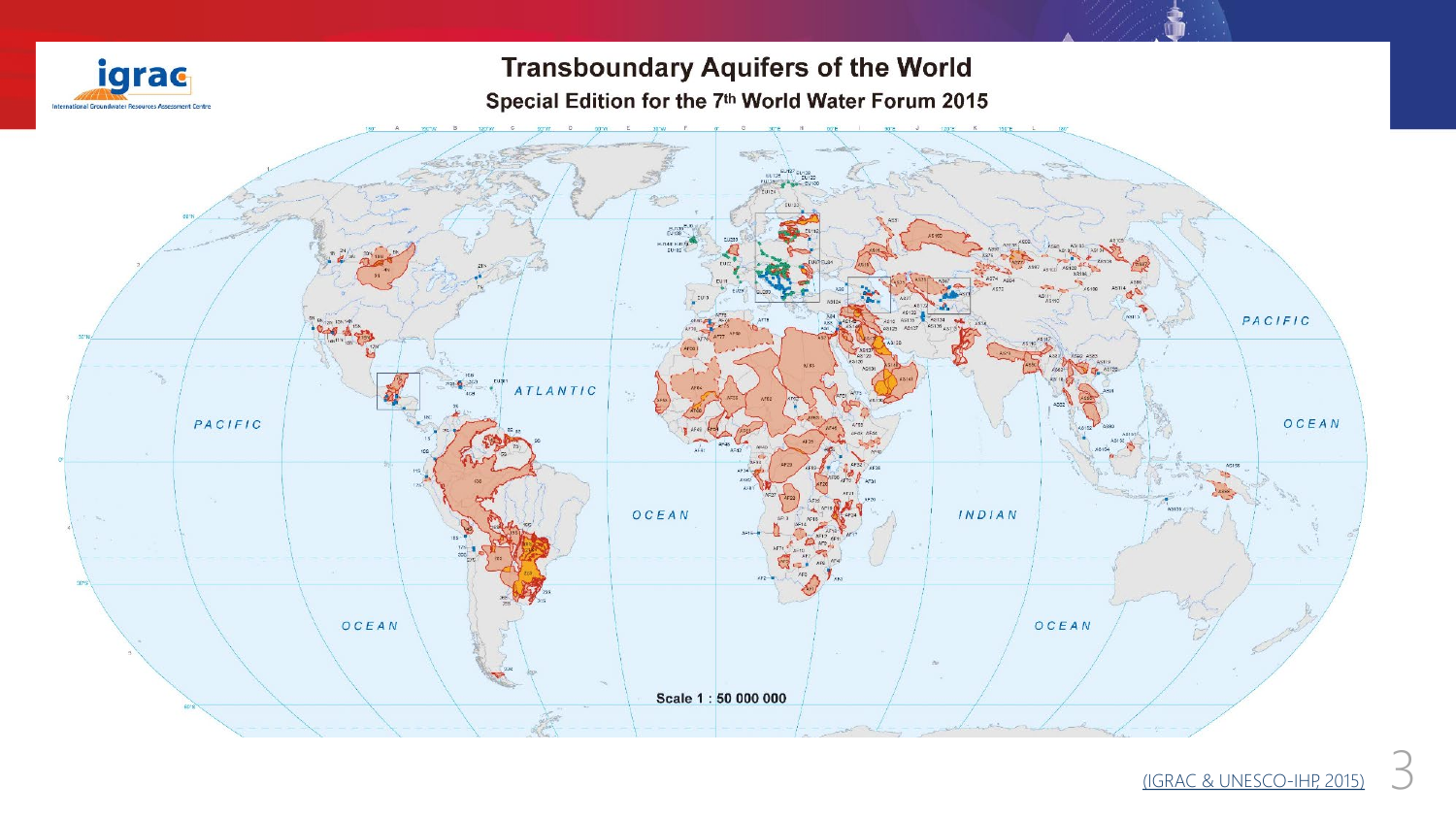## **Agenda 2030: The Sustainable Development Goals**

- UN General Assembly signed A/RES/70/1 *Transforming our World: the 2030 Agenda for Sustainable Development*
- Establishes 17 Goals with 169 Targets
- Goal 6: Ensure availability and sustainable management of water and sanitation for all
- Target 6.5: By 2030, implement integrated water resources management at all levels, including through transboundary cooperation as appropriate
	- Indicator 6.5.1: Degree of integrated water resources management implementation
	- Indicator 6.5.2: Proportion of transboundary basin area with an operational arrangement for water cooperation

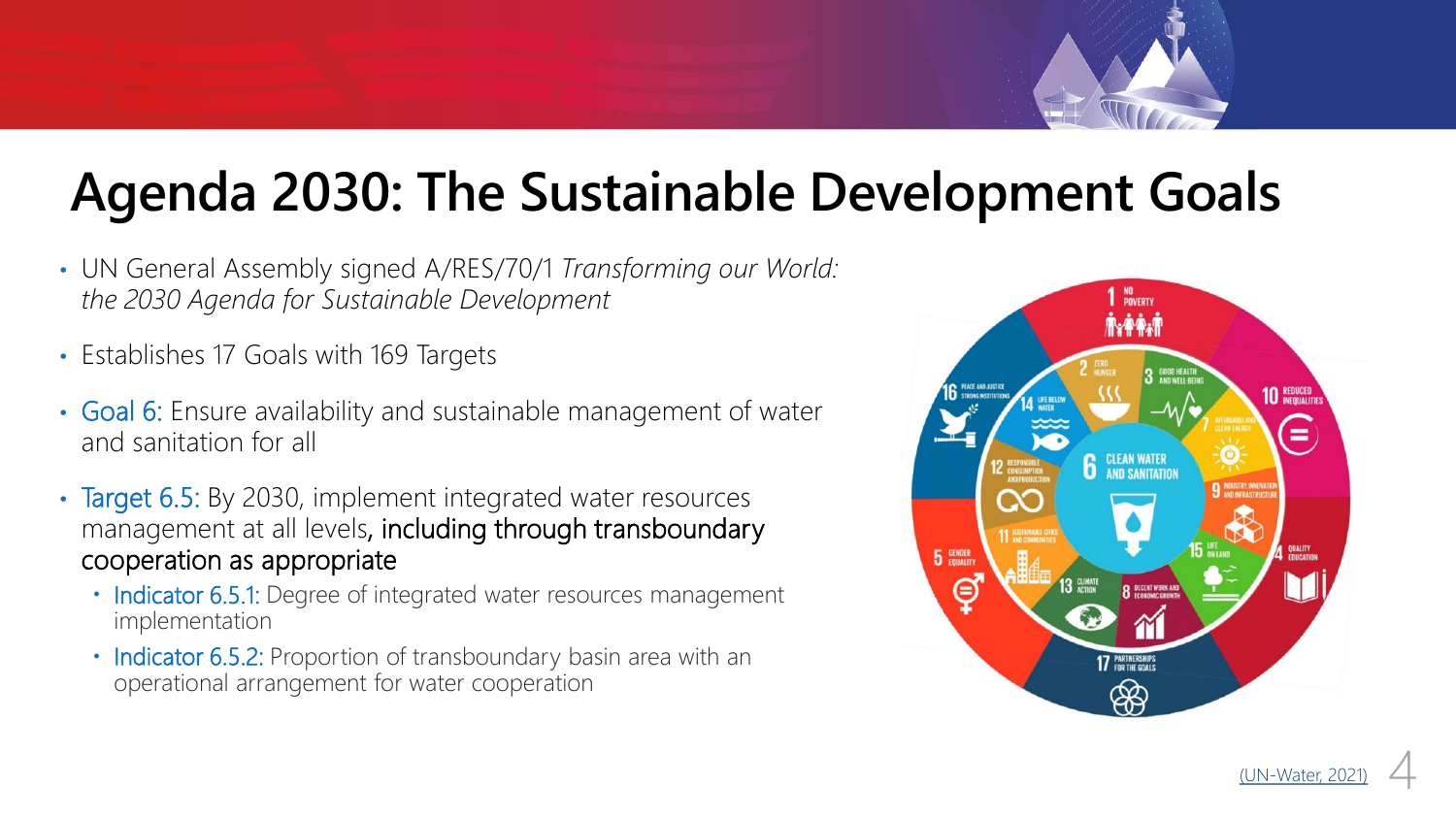

### **Measuring Cooperation: SDG Indicator 6.5.2**

"Proportion of transboundary basin area with an operational arrangement for water cooperation."

For an arrangement to be operational:

- Joint body, joint mechanism or commission
- Regular formal communication
- Joint or coordinated water management plan or joint objectives
- Regular exchange of data and information

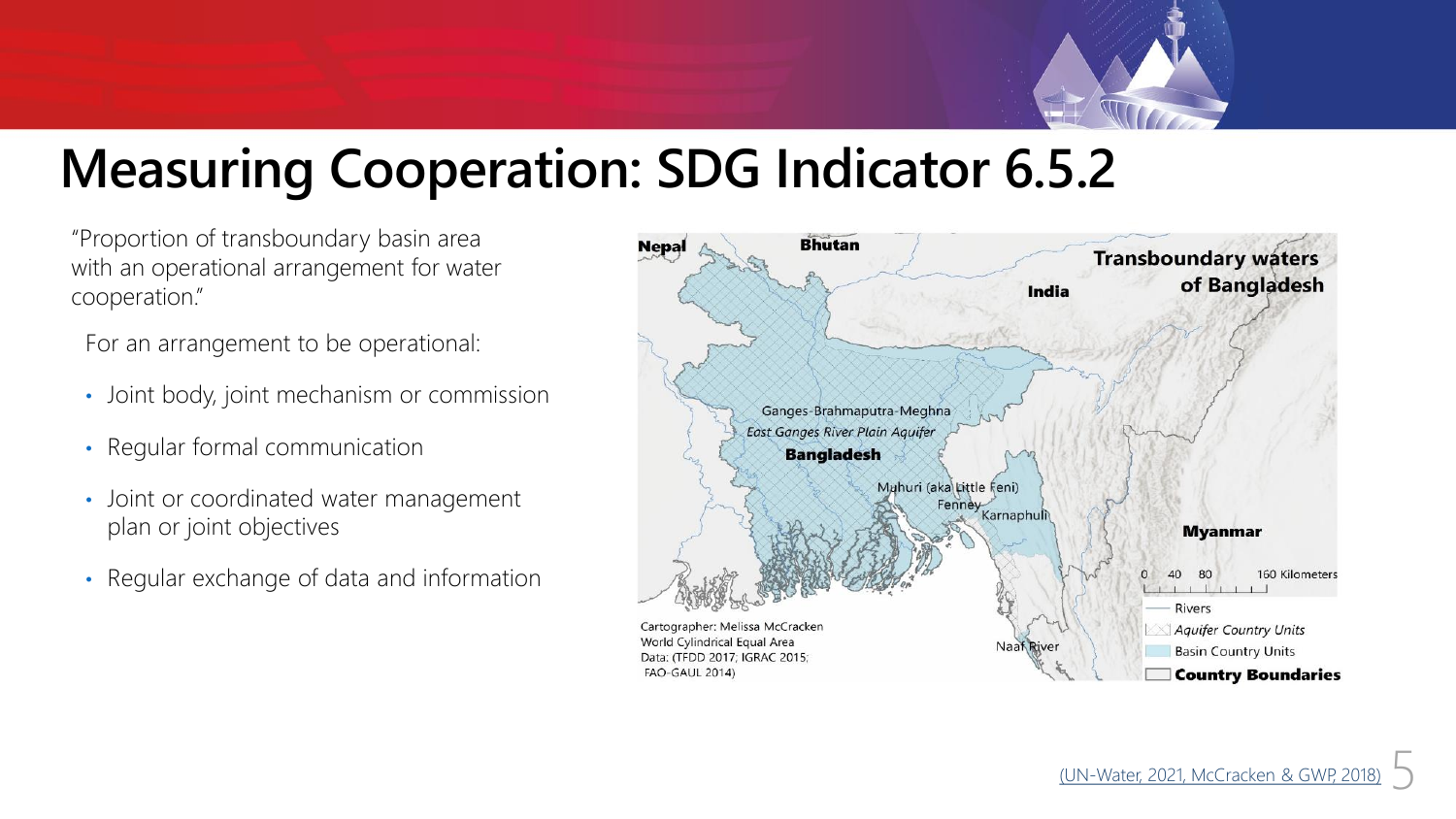

### **Measuring Cooperation: Two Main Challenges**

#### 1. Defining transboundary water cooperation

| Term                                                | Definition/Criteria                                                                                                                                                        |
|-----------------------------------------------------|----------------------------------------------------------------------------------------------------------------------------------------------------------------------------|
| Transboundary water cooperation<br>(UN-Water, 2014) | Measured by the presence of a transboundary water agreement                                                                                                                |
| Transboundary water cooperation<br>(UNECE, 2015)    | "any action or set of actions by riparian states that leads to the<br>enhanced management or development of the transboundary water<br>body to their mutual satisfaction." |

#### 2. Defining effective transboundary water cooperation

| Term                                          | Definition/Criteria                                                                    |
|-----------------------------------------------|----------------------------------------------------------------------------------------|
| Effective cooperation<br>(Tarlock, 2015)      | Provides measurable benefits to riparians that promote water security                  |
| Effectiveness<br>(Mitchell and Zawahri, 2015) | Ability of treaties or institutions to address and manage water<br>disputes peacefully |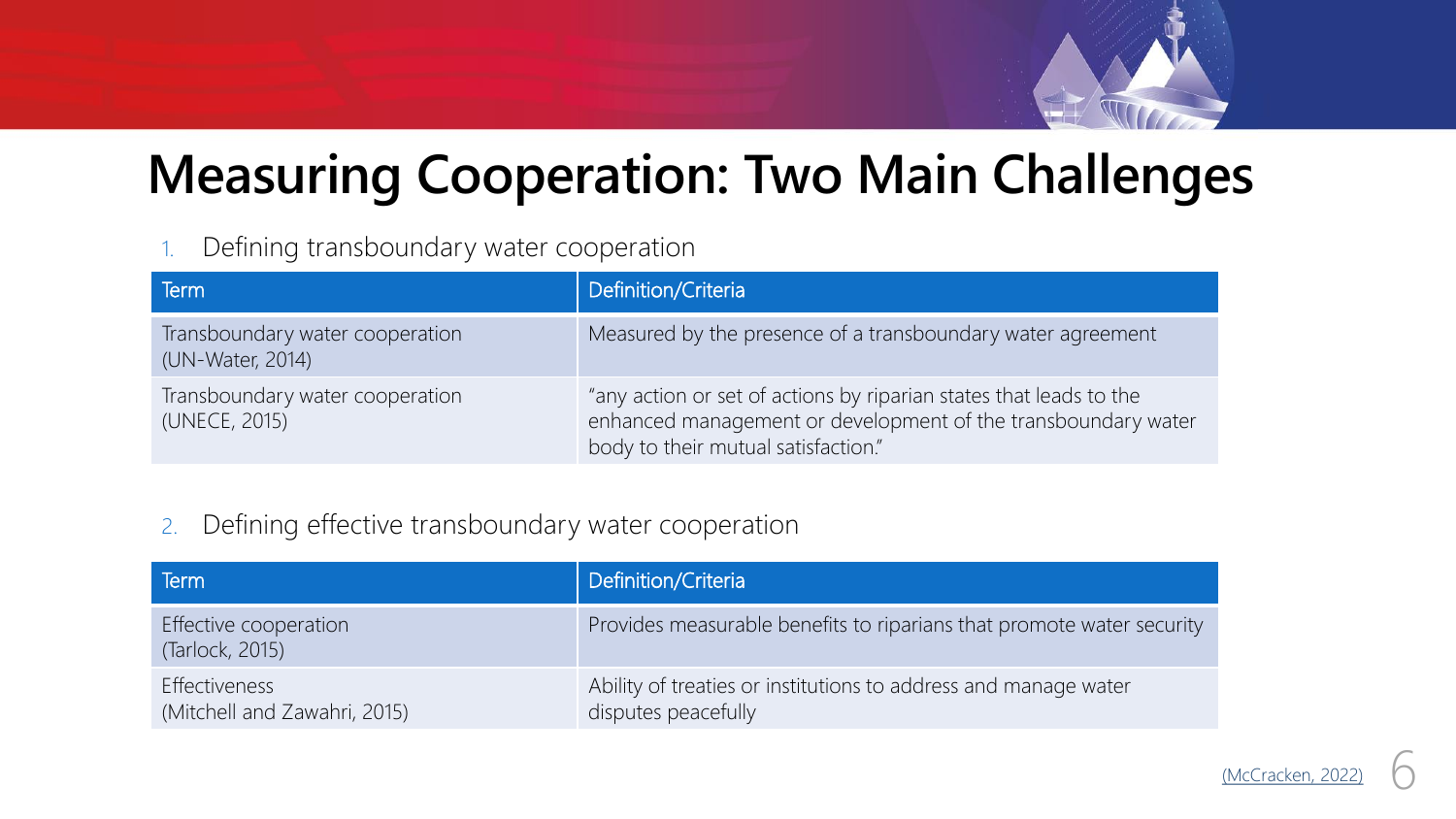# **Defining Cooperation**

Challenge 1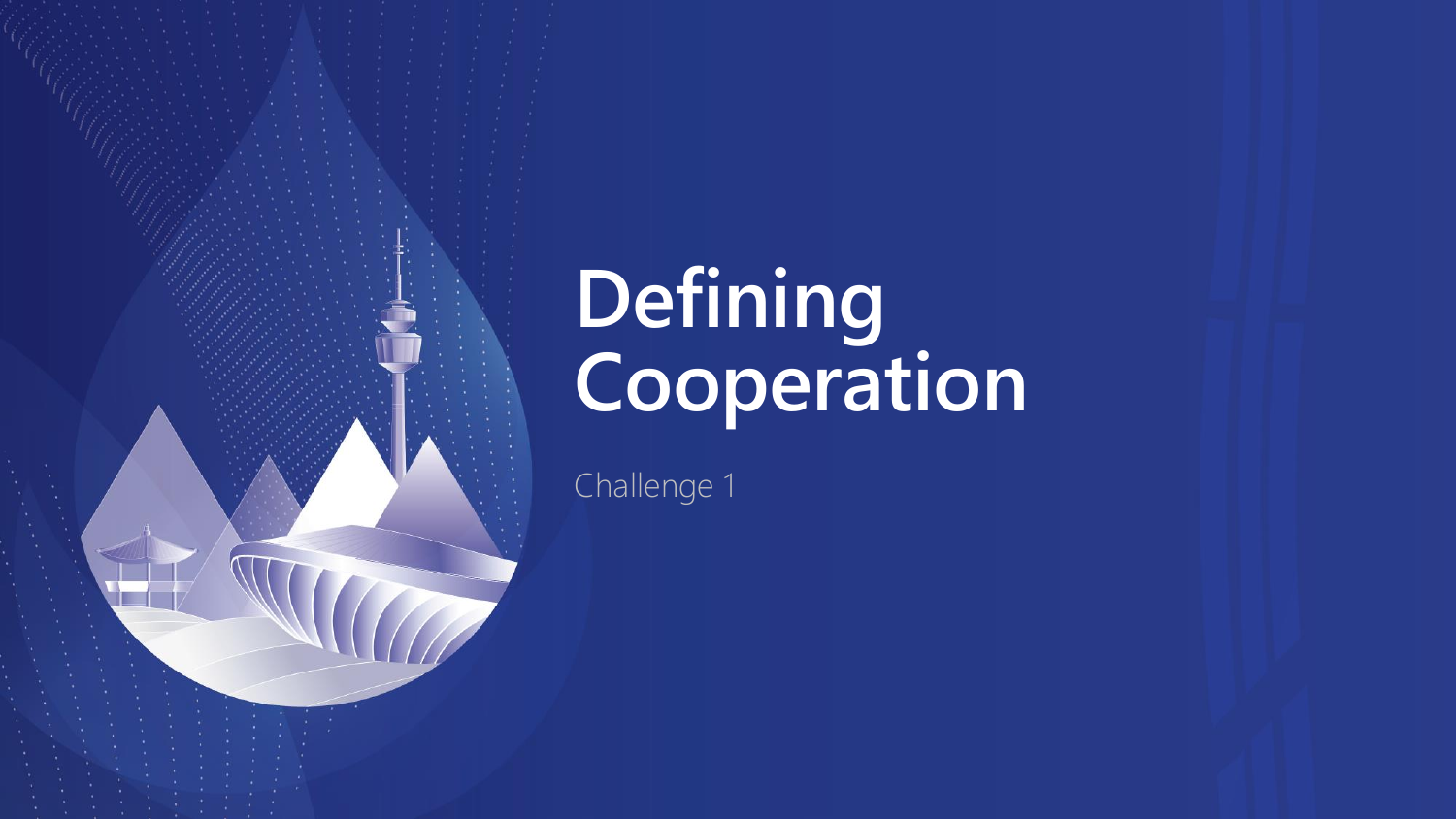

- 50 Key Elements of Cooperation
	- Treaty or agreement
	- Mutual benefit
	- Institutional capacity
- Literature emphasizes legal and institutional elements compared to the interviews, which value relationships and process elements.

| $Cooperation -$<br><b>Literature Only</b> | $Cooperation$ –<br><b>Interviews Only</b> |
|-------------------------------------------|-------------------------------------------|
| Treaty or agreement                       | Mutual benefit                            |
| Institutional capacity                    | Data and information                      |
| Mutual benefit                            | Basin planning                            |
| <b>RBO</b>                                | Institutional capacity                    |
| Stakeholder<br>participation              | Shared understandings                     |

Transboundary water cooperation: interactions between actors over shared waters that result in establishing mutually beneficial outcomes through a decision-making process; this process could include formal and informal legal and institutional mechanisms depending on the scale and context.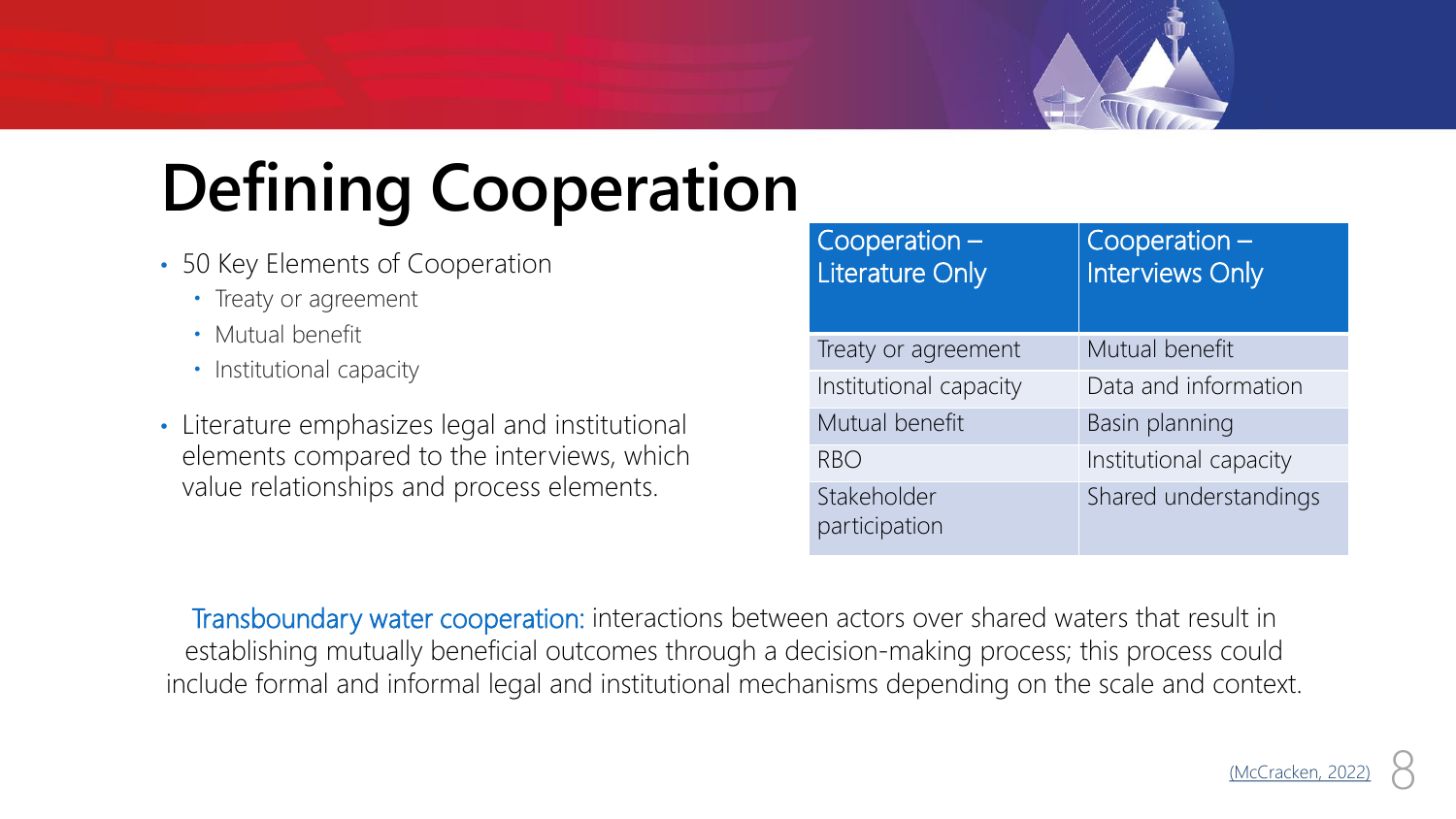

### **Four Frames of Cooperation**

| Legal                                                                                                                                                                                                                    | Institutional                                                                                                                                                                                                               | Relational                                                                                                                                                                                                                                                                   | Outcome                                                                                                        |
|--------------------------------------------------------------------------------------------------------------------------------------------------------------------------------------------------------------------------|-----------------------------------------------------------------------------------------------------------------------------------------------------------------------------------------------------------------------------|------------------------------------------------------------------------------------------------------------------------------------------------------------------------------------------------------------------------------------------------------------------------------|----------------------------------------------------------------------------------------------------------------|
| The legal frame views<br>cooperation as formal legal<br>elements, including the<br>existence of a treaty or<br>agreement, adherence to<br>conventions, and inclusion of<br>key substantive and<br>procedural principles. | The institutional frame<br>includes formal institutions<br>that support the<br>development and<br>implementation of joint<br>basin planning and other<br>activities that are needed to<br>manage shared water<br>resources. | The relational frame includes<br>the process and relationship<br>building between all relevant<br>stakeholders, including trust<br>and shared understandings<br>while working transparently<br>with communication to<br>identify and pursue mutually<br>beneficial outcomes. | The outcome frame includes<br>the benefits, goals, actions,<br>or specific outputs of<br>cooperation.          |
| Example:<br>Treaty<br>National law<br>$\bullet$<br>Local policy<br>$\bullet$                                                                                                                                             | Example:<br>River basin organization<br>Joint programs<br>Local funding<br>$\bullet$                                                                                                                                        | Example:<br>Relationships<br>Trust<br>Transparency                                                                                                                                                                                                                           | Example:<br>Mutual benefits<br>Water quality<br>$\bullet$<br>improvement<br>Reduction of conflict<br>$\bullet$ |

The framework is neutral; cooperation can be constructive or destructive. Context

(McCracken, 20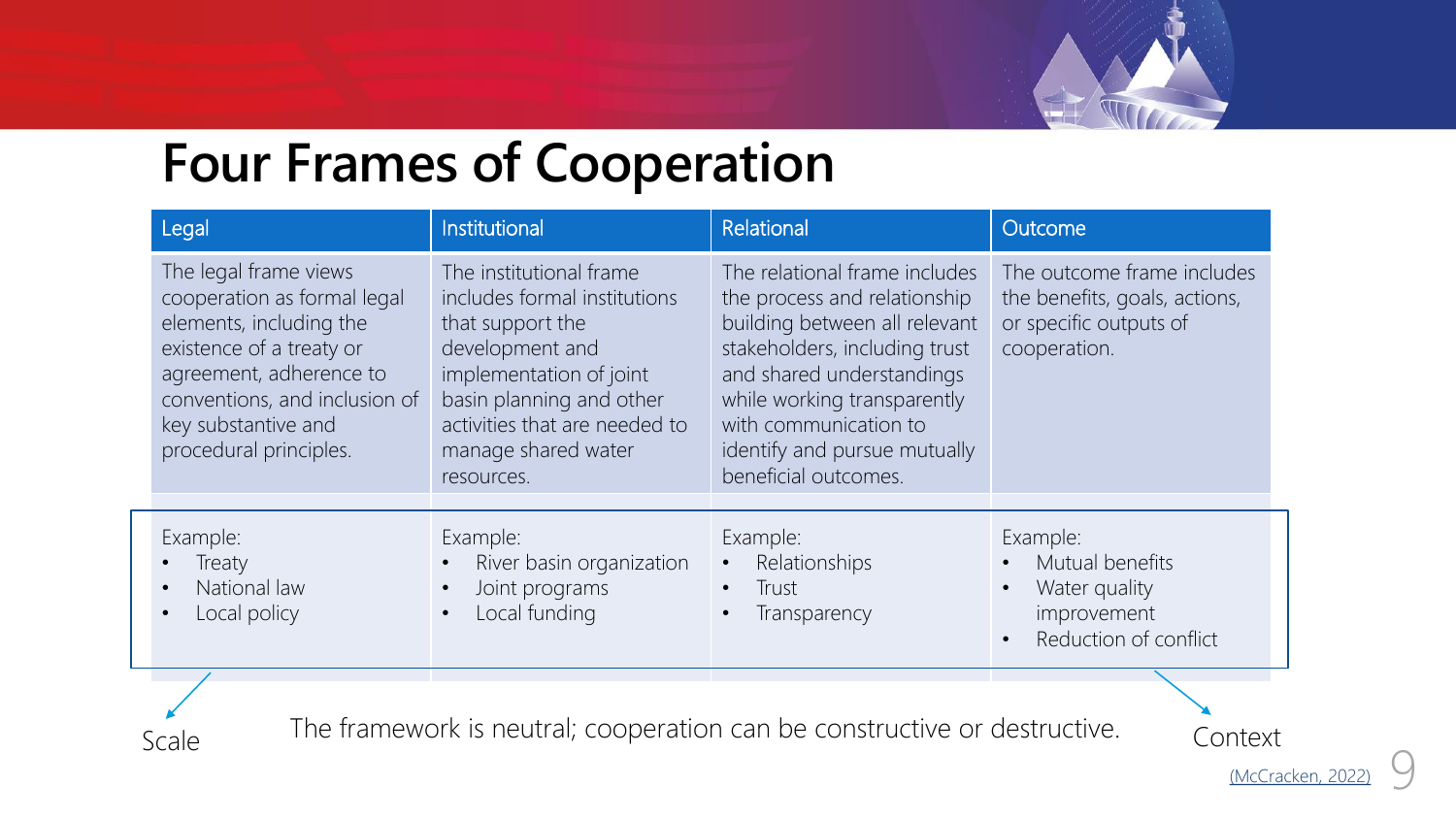# **Defining Effective Cooperation**

Challenge 2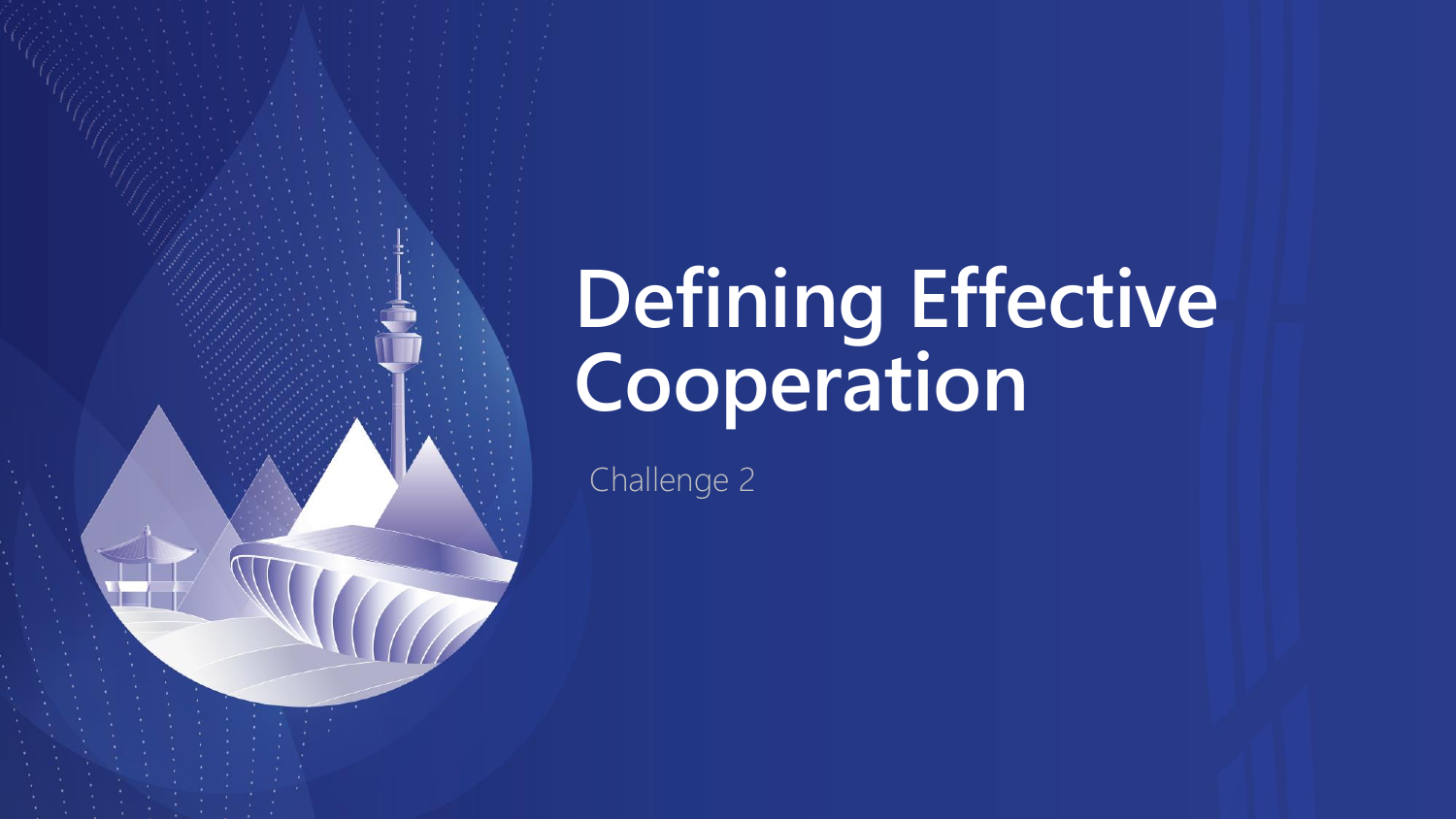

# **Defining Effective Cooperation**

- 45 Aspects of Effectiveness
	- Achieve outcomes
	- Institutional Capacity
	- Participation

Effective transboundary water cooperation: achieves equitable results or outcomes through a cooperative decision-making process that has trusting relationships with stakeholder participation and communication. This process is supported by the appropriate legal and institutional arrangements, where the outcomes can be the resolution of the initial problems, reaching the goals of the parties, or complying with mutually agreed upon principles in a legal arrangement.

| <b>Effectiveness/Effective</b><br>$Cooperation$ –<br><b>Literature Only</b> | <b>Effectiveness/Effective</b><br>$Cooperation$ –<br><b>Interviews Only</b> |
|-----------------------------------------------------------------------------|-----------------------------------------------------------------------------|
| Achieve outcomes                                                            | Achieve outcomes                                                            |
| Institutional capacity                                                      | Participation                                                               |
| Define outcomes                                                             | Define outcomes                                                             |
| Participation                                                               | Context                                                                     |
| Multi-scale                                                                 | Information and data                                                        |

Effective transboundary water cooperation is equitable and sustainable.

11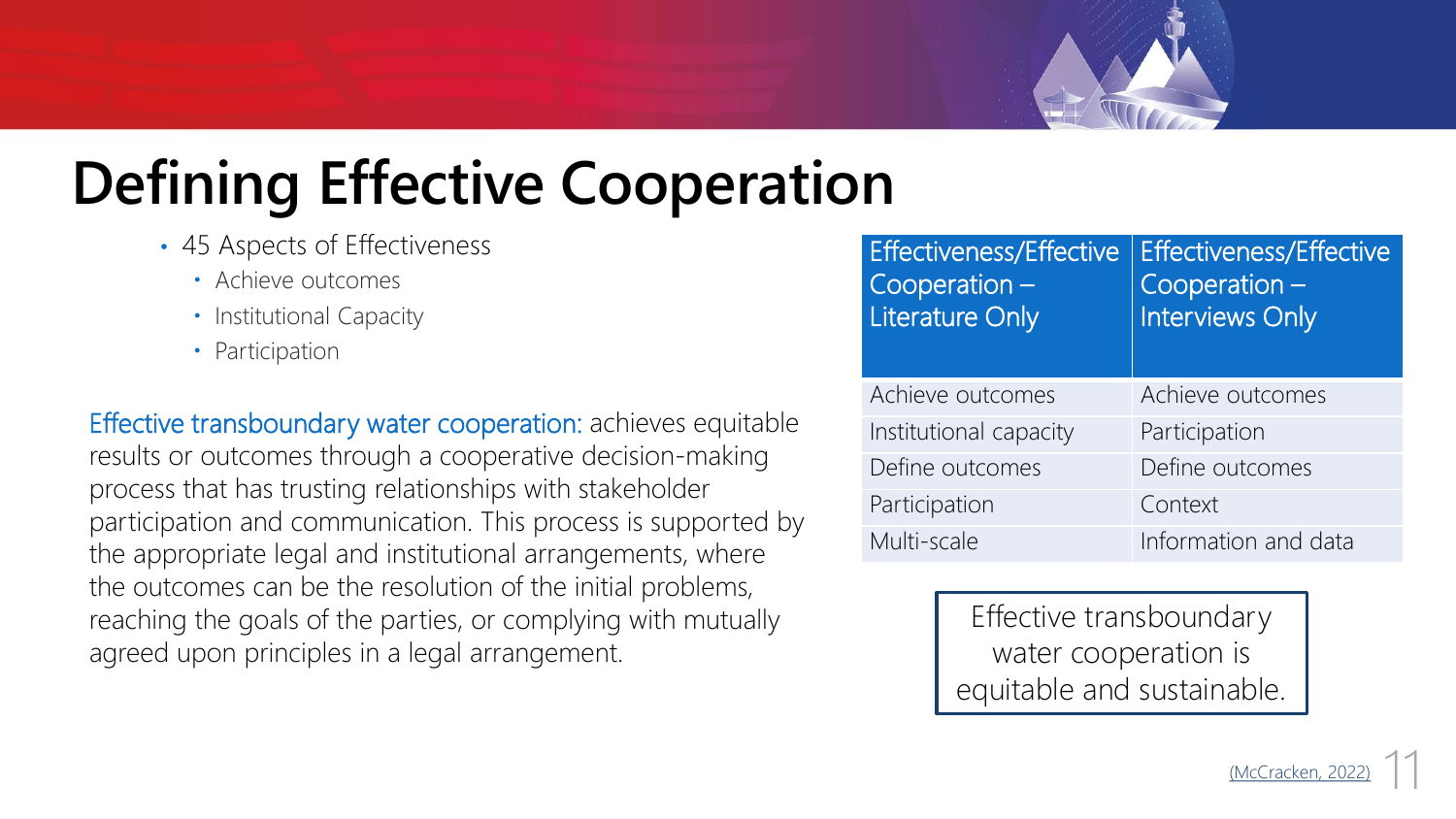

## **Weighted Model of Effective Cooperation**



(McCracken, 202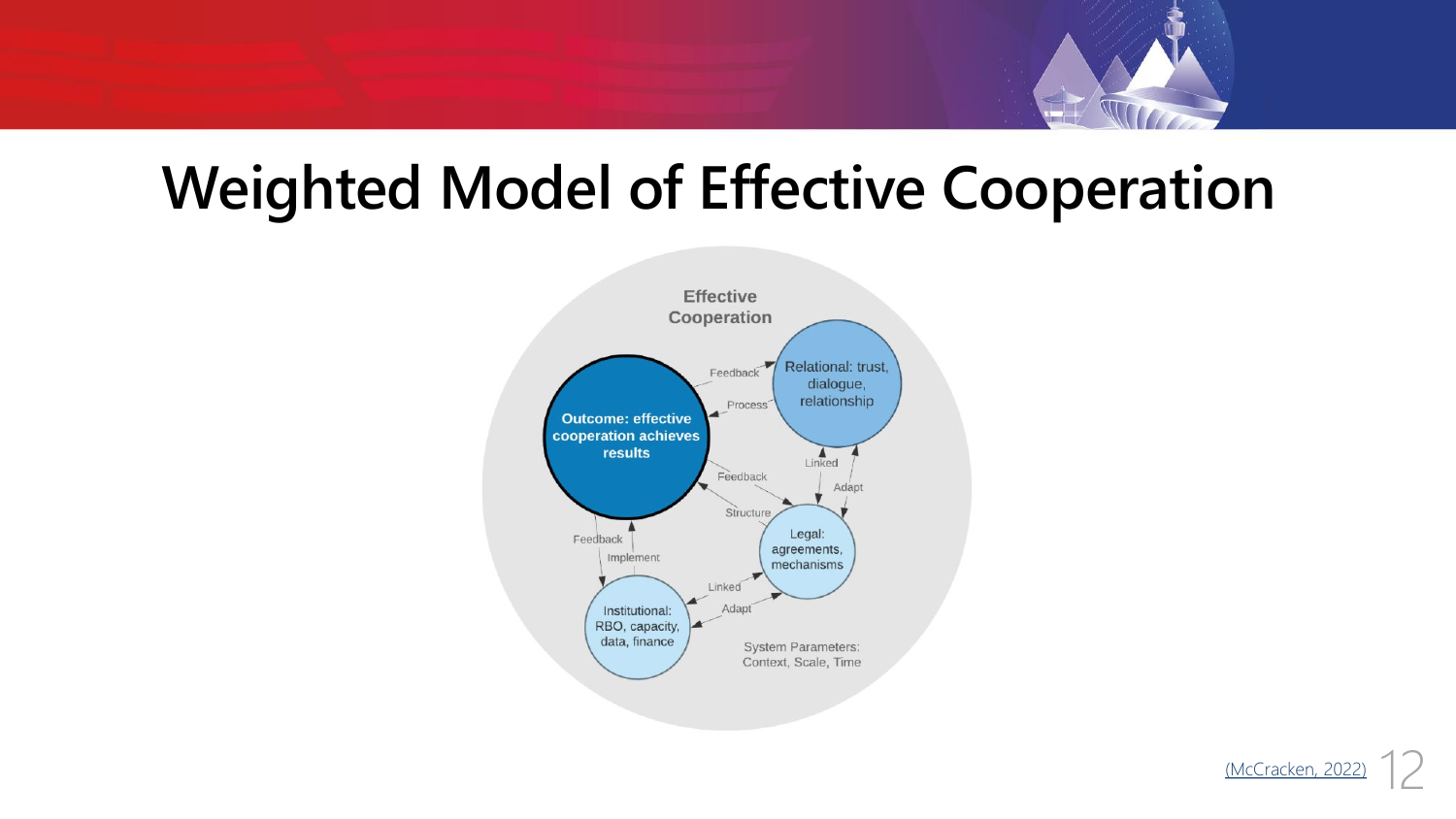

## **Using the Weighted Model**

|                                            |                     | Stage 2: Assessment                                                                                                                                                                                |                                                                                                                                                                                                    |                                                                                                                                                                                               |                                                                                                                      |
|--------------------------------------------|---------------------|----------------------------------------------------------------------------------------------------------------------------------------------------------------------------------------------------|----------------------------------------------------------------------------------------------------------------------------------------------------------------------------------------------------|-----------------------------------------------------------------------------------------------------------------------------------------------------------------------------------------------|----------------------------------------------------------------------------------------------------------------------|
|                                            | Process of Interest | Legal                                                                                                                                                                                              | Institutional                                                                                                                                                                                      | Relational                                                                                                                                                                                    | Outcome                                                                                                              |
| Parameters<br>$\overline{\nabla}$<br>Stage | Scale               | Baseline/Ideal<br>What mechanisms<br>exist at the baseline?<br>What are the<br>mechanisms needed<br>in the ideal?<br><b>Current Point in Time</b><br>What mechanisms<br>$\bullet$<br>are in place? | Baseline/Ideal<br>• What institutions<br>exist at the baseline?<br>$\bullet$ What are the<br>institutions needed<br>in the ideal?<br>Current Point in Time<br>• What institutions are<br>in place? | Baseline/Ideal<br>• Is there trust at the<br>baseline?<br>What level of trust at $\cdot$<br>$\bullet$<br>the ideal?<br>Current Point in Time<br>What is the level of<br>$\bullet$ .<br>trust? | Baseline/Ideal<br>What was the problem of<br>interest at the baseline?<br>What needs to be<br>achieved in the ideal? |
|                                            | Context             |                                                                                                                                                                                                    |                                                                                                                                                                                                    |                                                                                                                                                                                               |                                                                                                                      |
|                                            | Time                |                                                                                                                                                                                                    |                                                                                                                                                                                                    |                                                                                                                                                                                               | Current Point in Time<br>• What outcomes have<br>been achieved?                                                      |
|                                            | Actors              |                                                                                                                                                                                                    |                                                                                                                                                                                                    |                                                                                                                                                                                               | <b>Standardized Questions</b><br>Economic<br>Environmental<br>Social                                                 |

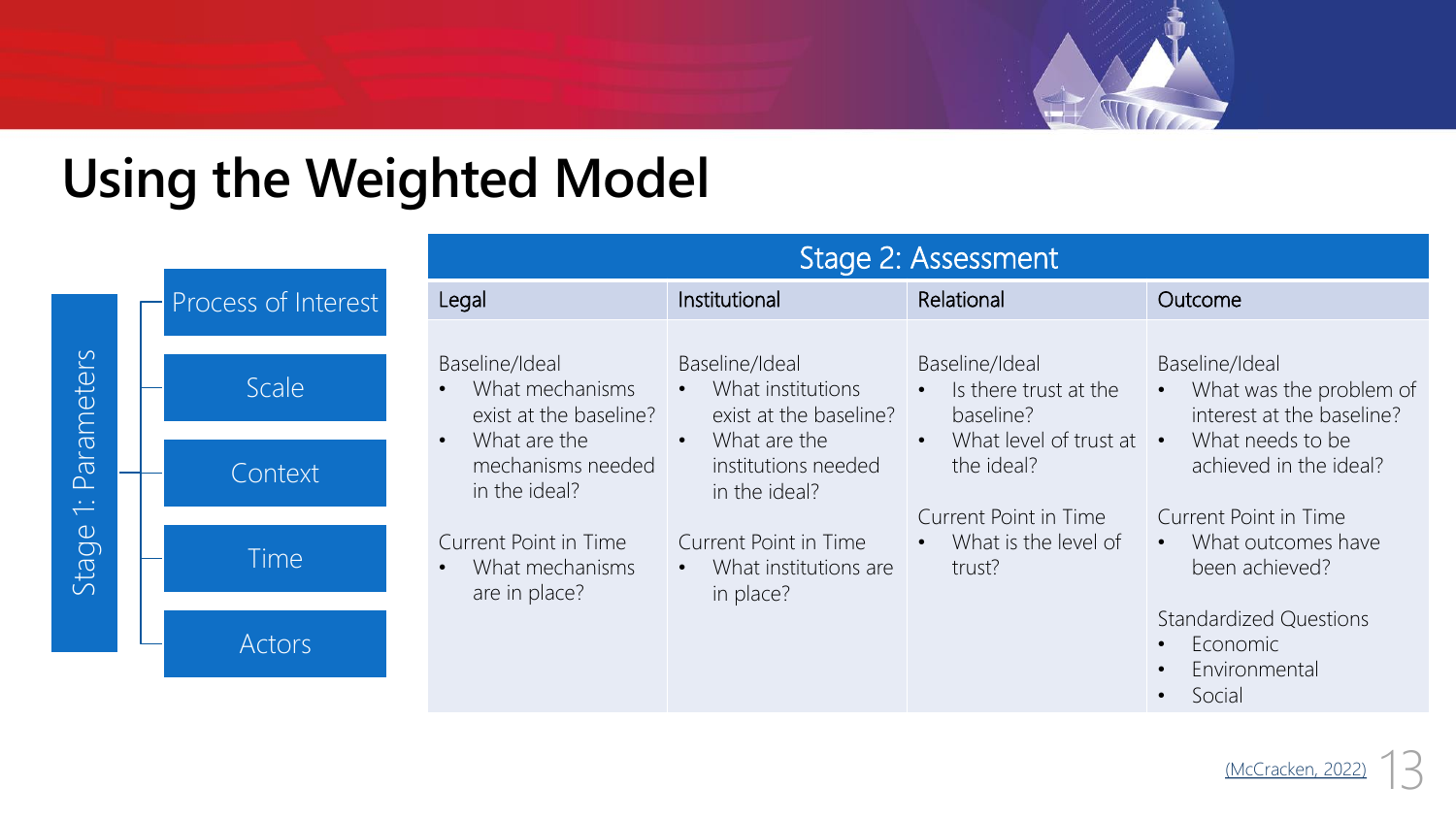

# **Using the Weighted Model**

### Stage 3: Evaluation and Synthesis

#### Methods for Evaluation

- Compliance
- Goal Attainment
- Interest-Based
- Problem-Solving

Lack of Effective Cooperation

#### Progress toward Effective Cooperation

Effective Cooperation

| Legal                                                                            | Institutional                                                                                                                       | Relational                                                                                                                                                      | Outcome                                                                                     |
|----------------------------------------------------------------------------------|-------------------------------------------------------------------------------------------------------------------------------------|-----------------------------------------------------------------------------------------------------------------------------------------------------------------|---------------------------------------------------------------------------------------------|
| Compliance: Are procedural<br>and substantive mechanisms<br>being complied with? | Goal Attainment: Have<br>policies and decisions been<br>implemented? Have<br>behaviors changed at the<br>relevant governance scale? | Interest-Based: Were all the<br>interests of the actors<br>included and/or addressed<br>in the process? Were all<br>relevant actors included in<br>the process? | Problem-Solving: Was the<br>problem(s) that spurred the<br>cooperative process<br>resolved? |

14 (McCracken, 202)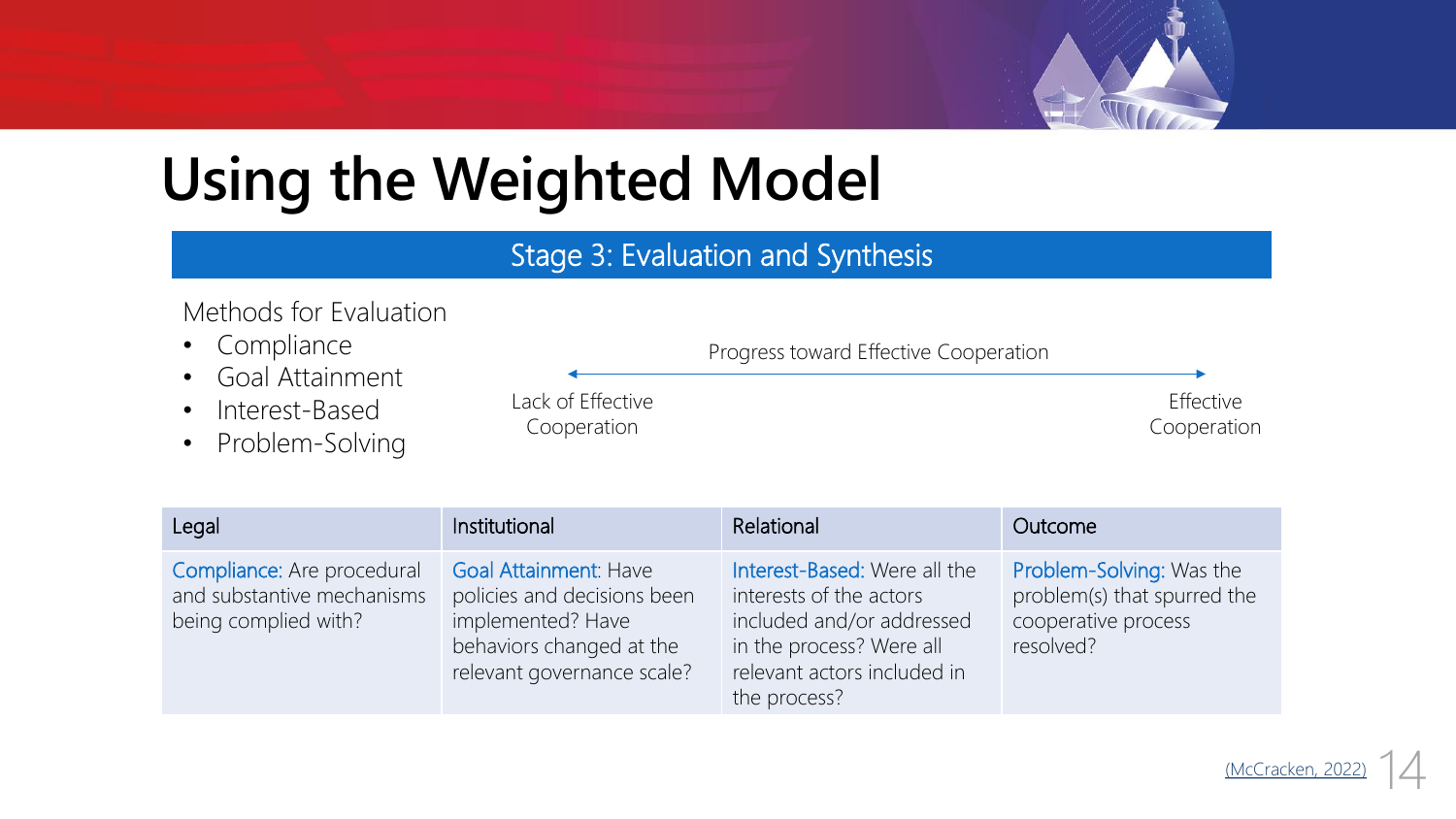# **Conclusion**

Four Frames of Cooperation

- Legal
- Institutional
- Relational
- Outcome

Weighted Model of Effective Cooperation

- Relational and Outcome weighted
- Stage 1: Parameters
- Stage 2: Assessment
- Stage 3: Evaluation and Synthesis

Effective transboundary water cooperation is equitable and sustainable.

Place, scale, and context influence cooperation and effectiveness.





### **DEFINING EFFECTIVE TRANSBOUNDARY WATER COOPERATION**

Melissa McCracken



(McCracken, 20